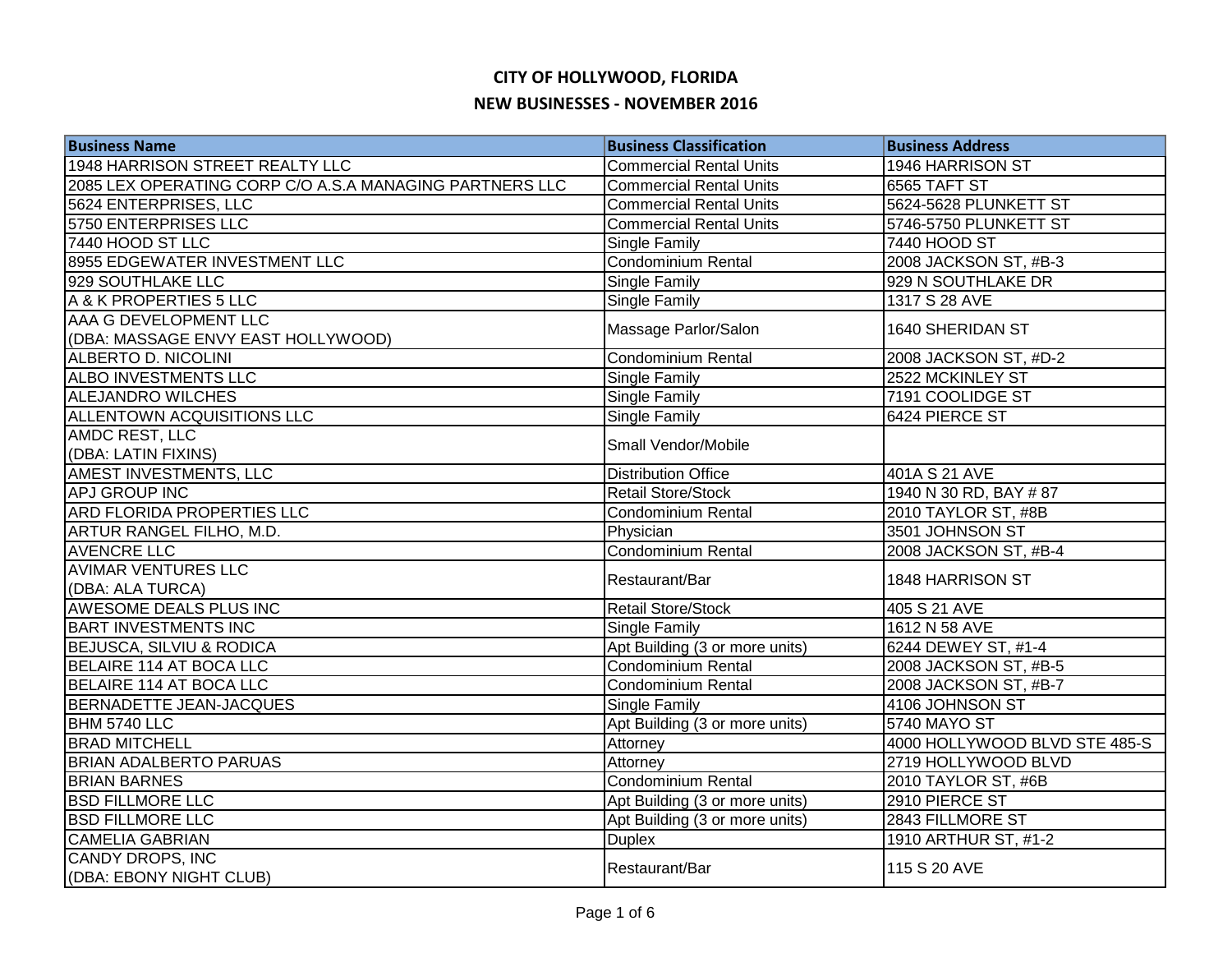| <b>Business Name</b>                | <b>Business Classification</b> | <b>Business Address</b> |
|-------------------------------------|--------------------------------|-------------------------|
| CHEE YUE CHEUNG                     | Single Family                  | 2639 TAYLOR ST          |
| <b>CHRISTIAN'S AUTO CHOICES LLC</b> | Auto Sales                     | 5750 PLUNKETT ST UNIT 1 |
| <b>CRIK LLC</b>                     | Condominium Rental             | 2008 JACKSON ST, #D-5   |
| CSH 2016-1 BORROWER, LLC            | Single Family                  | 4301 MONROE ST          |
| <b>CSMA FT LLC</b>                  | Single Family                  | 6910 HARDING ST         |
| <b>CSMA FT LLC</b>                  | <b>Single Family</b>           | 6650 ALLEN ST           |
| <b>CSMA FT LLC</b>                  | <b>Single Family</b>           | 6440 ROOSEVELT ST       |
| <b>CSMA FT LLC</b>                  | <b>Single Family</b>           | 6329 GARFIELD ST        |
| <b>CSMA FT LLC</b>                  | <b>Single Family</b>           | 1530 N 68 AVE           |
| <b>CSMA FT LLC</b>                  | Single Family                  | 6650 SCOTT ST           |
| <b>CSMA FT LLC</b>                  | Single Family                  | 802 S 28 AVE            |
| <b>CSMA FT LLC</b>                  | Single Family                  | 7130 TYLER ST           |
| <b>CSMA FT LLC</b>                  | Single Family                  | 7771 RALEIGH ST         |
| <b>CSMA FT LLC</b>                  | Single Family                  | 7420 FARRAGUT ST        |
| <b>CSMA FT LLC</b>                  | Single Family                  | 7771 SIMMS ST           |
| <b>CSMA FT LLC</b>                  | Single Family                  | <b>6205 PLUNKETT ST</b> |
| <b>CSMA FT LLC</b>                  | <b>Single Family</b>           | 2821 N 74 AVE           |
| <b>CSMA FT LLC</b>                  | Single Family                  | 3071 N 66 AVE           |
| <b>CSMA FT LLC</b>                  | Single Family                  | 7060 HOOD ST            |
| <b>CSMA FT LLC</b>                  | Single Family                  | 1421 N 64 WAY           |
| <b>CSMA FT LLC</b>                  | Single Family                  | 2921 N 74 AVE           |
| <b>CSMA FT LLC</b>                  | Single Family                  | 960 N 73 WAY            |
| <b>CSMA FT LLC</b>                  | Single Family                  | 7560 EATON ST           |
| <b>CSMA FT LLC</b>                  | <b>Single Family</b>           | 6650 EATON ST           |
| <b>CSMA FT LLC</b>                  | Single Family                  | 6640 SIMMS ST           |
| <b>CSMA FT LLC</b>                  | <b>Single Family</b>           | 1450 N 64 AVE           |
| <b>CSMA FT LLC</b>                  | <b>Single Family</b>           | 7290 BRANCH ST          |
| <b>CSMA FT LLC</b>                  | <b>Single Family</b>           | 2515 N 66 AVE           |
| <b>CSMA FT LLC</b>                  | <b>Single Family</b>           | 2811 N 66 AVE           |
| <b>CSMA FT LLC</b>                  | Single Family                  | 6671 GREENE ST          |
| <b>D &amp; B REALTY GROUP INC</b>   | <b>Broker/Real Estate</b>      | 4151 HOLLYWOOD BLVD     |
| (DBA: RE/MAX 5 STAR REALTY)         |                                |                         |
| <b>D &amp; S HOME DESIGN LLC</b>    | Apt Building (3 or more units) | 2827-2831 TAYLOR ST     |
| <b>DEBORA ROSMAN</b>                | Condominium Rental             | 2008 JACKSON ST, #C-1   |
| <b>DECO INN INC</b>                 | <b>Commercial Rental Units</b> | 2150 MADISON ST         |
| DEPARTMENT COFFEE LLC               | <b>Retail Store/Stock</b>      | 1940 N 30 RD, BAY 85    |
| <b>DIDIER LEQUITTE</b>              | Condominium Rental             | 2999 LAKEWOOD LN, #333  |
| <b>DIDIER LEQUITTE</b>              | Condominium Rental             | 3003 LAKEWOOD LN, #300  |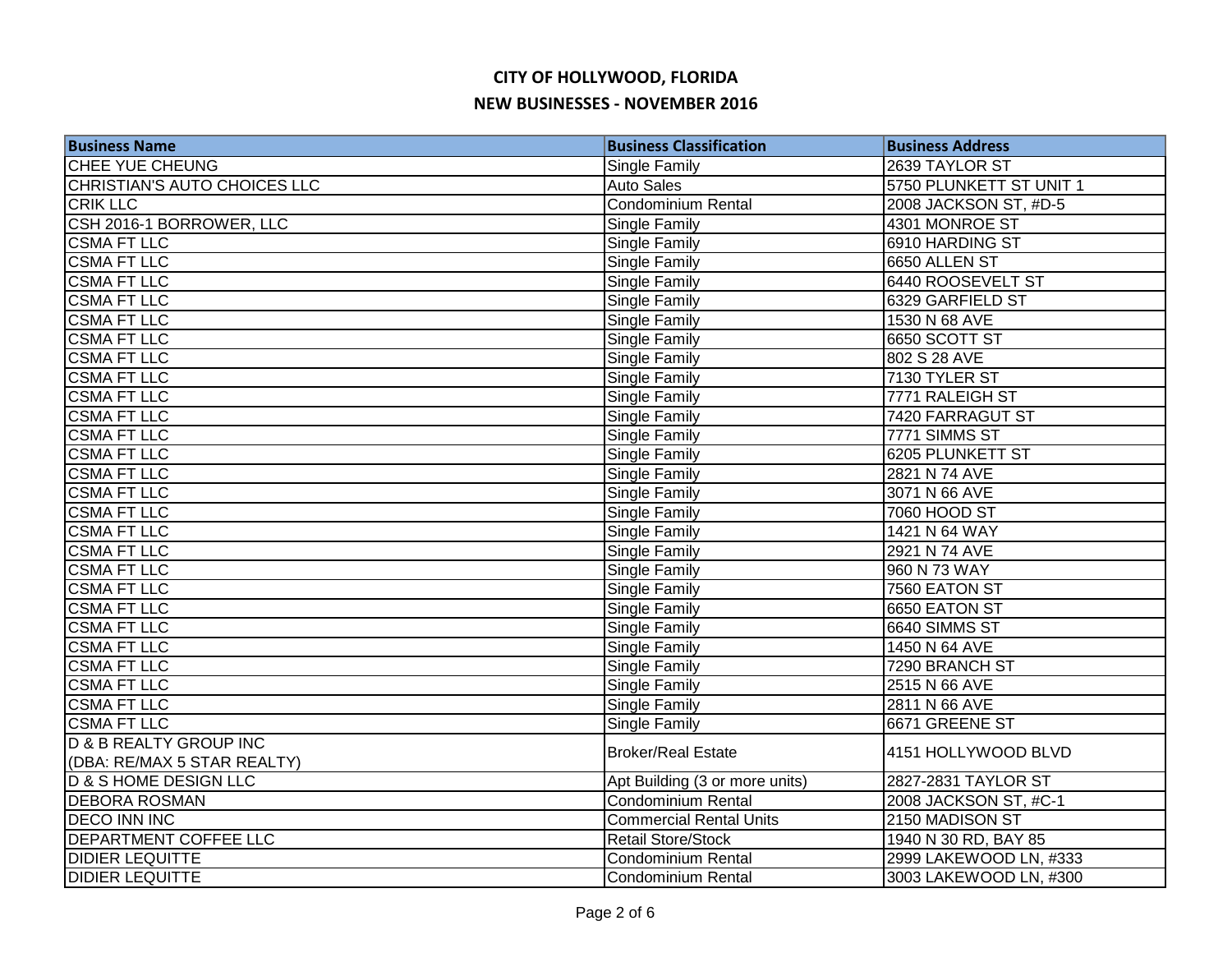| <b>Business Name</b>                            | <b>Business Classification</b> | <b>Business Address</b>          |
|-------------------------------------------------|--------------------------------|----------------------------------|
| <b>DIUBY GUERRA</b>                             | <b>Condominium Rental</b>      | 350 TAFT ST, #4                  |
| <b>DROR SHALOM</b>                              | Single Family                  | 2721 HARDING ST                  |
| ELENA R LADICH, M.D.                            | Physician                      | 3501 JOHNSON ST                  |
| <b>ELITE CARS PRO CORP</b>                      | Auto Sales                     | 5920 PLUNKETT ST STE B           |
| <b>ELIZABETH OLIVIA HUEBER</b>                  | Attorney                       | 2719 HOLLYWOOD BLVD              |
| <b>EYTAN MARIANOWSKY</b>                        | Single Family                  | 4952 SW 33 WAY                   |
| <b>FACTORING GROUP LLC</b>                      | Single Family                  | 2146 VAN BUREN ST, #406          |
| <b>FACTORING GROUP LLC</b>                      | Single Family                  | 2138 VAN BUREN ST, #611          |
| <b>FETLAR, LLC</b>                              | Single Family                  | 6561 THOMAS ST                   |
| <b>FETLAR, LLC</b>                              | Single Family                  | 6500 HARDING ST                  |
| <b>FETLAR, LLC</b>                              | Single Family                  | 6315 PLUNKETT ST                 |
| <b>FETLAR, LLC</b>                              | Single Family                  | 4209 W PARK RD                   |
| <b>FETLAR, LLC</b>                              | Single Family                  | 3010 N 72 WAY                    |
| <b>FETLAR, LLC</b>                              | Single Family                  | 2814 RODMAN ST                   |
| <b>FETLAR, LLC</b>                              | Single Family                  | 2006 N 47 AVE                    |
| <b>FETLAR, LLC</b>                              | Single Family                  | 1610 N 70 WAY                    |
| <b>FETLAR, LLC</b>                              | Single Family                  | 1021 N 71 AVE                    |
| <b>FETLAR, LLC</b>                              | <b>Duplex</b>                  | 5636-5638 FILLMORE ST, #1-2      |
| <b>FETLAR, LLC</b>                              | <b>Duplex</b>                  | 213-215 N 61 TER, #1-2           |
| <b>FETLAR, LLC</b>                              | <b>Triplex</b>                 | 1933-1935 WASHINGTON ST          |
| FIFTY SHADES AND BLINDS INC                     | Office                         | 3801 HOLLYWOOD BLVD, SUITE 100 A |
| <b>FILLMORE HOUSE 1 LLC</b>                     | Single Family                  | 2038 FILLMORE ST, #1-2           |
| <b>FRANCISCO BLANCO</b>                         | <b>Retail Store/Stock</b>      | 1940 N 30 RD                     |
| (DBA: GREEN CORNER CAFE)                        |                                |                                  |
| <b>FRUTTISSIMA LLC</b>                          | <b>Auto Sales</b>              | 6260 JOHNSON ST                  |
| (DBA: C & C MOTORS)                             |                                |                                  |
| <b>GENESIS YACHTLINE INT'L INC</b>              | Office                         | 4040 SW 30 AVE                   |
| <b>GEORGE ATTIA</b>                             | Single Family                  | 2513 CLEVELAND ST                |
| <b>GINOSSAR PROPERTIES LLC</b>                  | Single Family                  | 6301 RALEIGH ST                  |
| <b>GIOVANNI AMAYA</b>                           | Single Family                  | 5300 HARRISON ST                 |
| <b>GRACIELA FORASTIERI, TRUSTEE OF PRANA TR</b> | <b>Condominium Rental</b>      | 2008 JACKSON ST, #C-8            |
| <b>GUMMAKONDA PROPERTIES INC</b>                | <b>Commercial Rental Units</b> | 939 N FEDERAL HWY                |
| <b>GUY PICHER</b>                               | <b>Duplex</b>                  | 1738-1736 RODMAN ST              |
| H SPERAL INC                                    | Apt Building (3 or more units) | 1928 JEFFERSON ST                |
| HABEN PAINT DESIGN LLC                          | <b>Automotive Service</b>      | 5706 FUNSTON ST                  |
| HENRY ALEXANDER SPRATT, MD, P.A.                | Physician/Optometrist          | 7261 SHERIDAN ST STE 100B        |
| (DBA: SOUTH FLORIDA EYE HEALTH)                 |                                |                                  |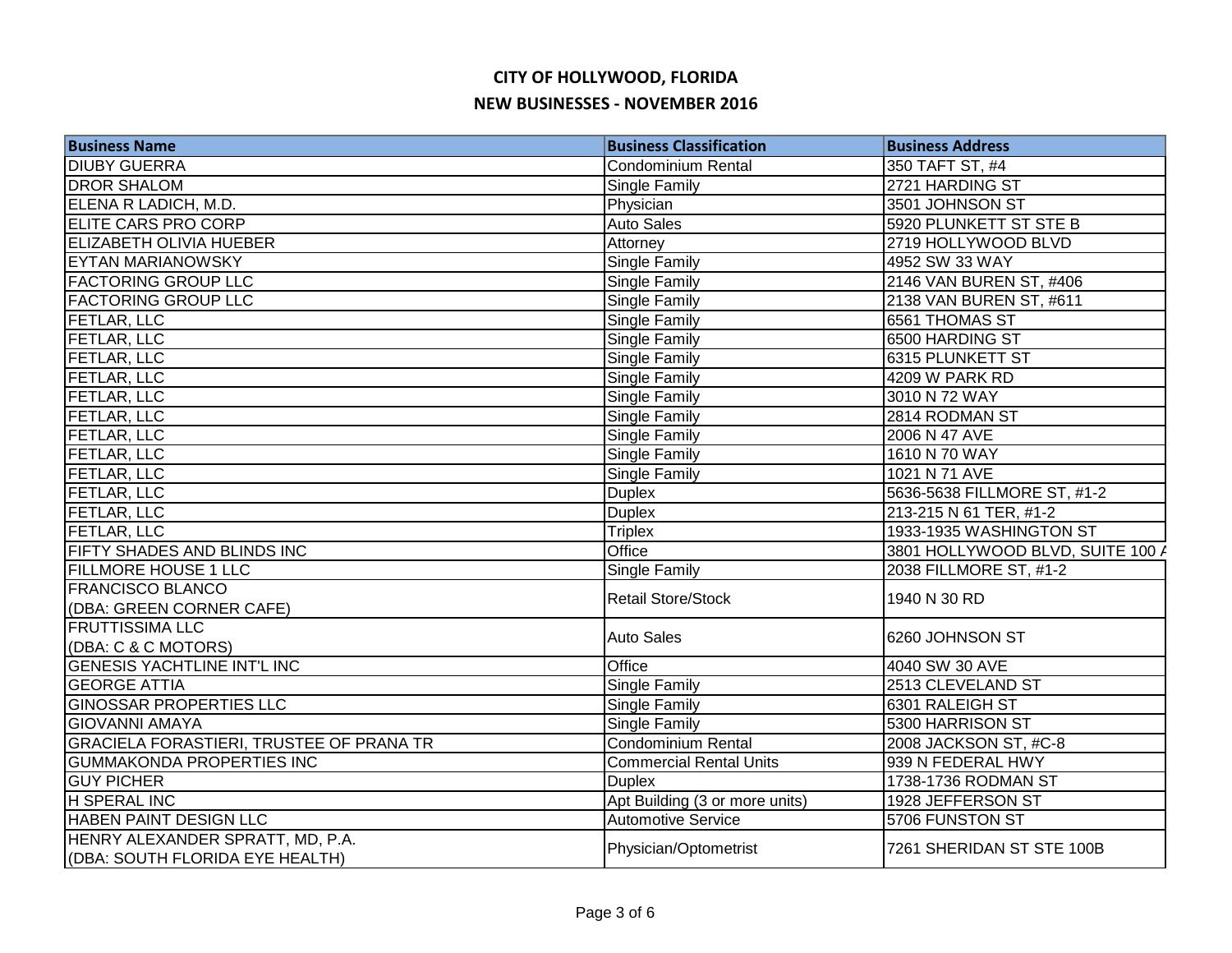| <b>Business Name</b>                    | <b>Business Classification</b> | <b>Business Address</b>  |
|-----------------------------------------|--------------------------------|--------------------------|
| <b>HIGH FIVE INDUSTRIES INC</b>         | Office                         | 2719 HOLLYWOOD BLVD      |
| (DBA: BETHLEHEM, SAKAR ZEBULUN)         |                                |                          |
| HOLLYWOOD WAREHOUSE 18 LLC              | <b>Commercial Rental Units</b> | 5770-5774 FUNSTON ST     |
| HOLLYWOOD WAREHOUSE 18 LLC              | <b>Commercial Rental Units</b> | 5769-5779 RODMAN ST      |
| <b>HOLLYWOOD WAREHOUSE 18 LLC</b>       | <b>Commercial Rental Units</b> | 5790 RODMAN ST           |
| <b>HONGZHAO HU</b>                      | Single Family                  | 7570 RALEIGH ST          |
| HUTCHINSON, MARGARET                    | <b>Duplex</b>                  | 5726 GARFIELD ST         |
| IN & OUT MOTORS OF SOUTH FLORIDA LLC    | Auto Sales                     | 5746 PLUNKETT ST BAY 4   |
| ISRAELI-AMERICAN COUNCIL CORP           | Office                         | 2035 HARDING ST          |
| <b>ITZHAK BEN SHIMOL</b>                | Condominium Rental             | 3900 N HILLS DR, #107    |
| JEAN B ST LOUIS                         | Single Family                  | 7381 MCARTHUR PKWY       |
| <b>JEAN REAL ESTATE LLC</b>             | <b>Duplex</b>                  | 1130 N 57 AVE            |
| <b>JESUS PINUELA</b>                    | Condominium Rental             | 2008 JACKSON ST, #B-2    |
| JK PERSONAL SALE INC                    | Insurance Agency               | 5720 WASHINGTON ST #A    |
| <b>JOHN B BITTON</b>                    | Condominium Rental             | 2008 JACKSON ST, #C-6    |
| JOHNSON SUPER STORE                     | Grocery/Convenience Store      | 6811 JOHNSON ST          |
| <b>JOJO'S KITCHEN LLC</b>               | Small Vendor/Mobile            |                          |
| <b>JONATHAN PROBY ATMS</b>              | Vending Machines               | 3452 PIERCE ST           |
| JORCHI9093 CORP                         | Condominium Rental             | 101 N OCEAN DR, #548     |
| JORCHI9093 CORP                         | <b>Condominium Rental</b>      | 101 N OCEAN DR, #552     |
| <b>JOSE L MORO</b>                      | Single Family                  | 6231 GARFIELD ST         |
| JOSE PINARGOTE P.A.                     | Single Family                  | 1947 LINCOLN ST          |
| <b>KIM SUZANNE EHRLICH</b>              | Condominium Rental             | 2020 TAYLOR ST, #8C      |
| LA RAMITA CAFE LLC                      | Restaurant/Bar                 | 323 S 21 AVE             |
| LAND TRUST 6641, RUSSELL E CONN TRUSTEE | Single Family                  | 6641 EVANS ST            |
| LE SIGNATURE CAFE & CIGAR BAR CORP      | Retail Store/Stock             | 1808 S YOUNG CIR         |
| LITTLE ONES IN THE MEADOWS, INC         | Day Care Certified             | 4107 HOLLYWOOD BLVD      |
| LORENA PEREZ                            | Condominium Rental             | 2010 TAYLOR ST, #4B      |
| <b>LUIS PALMA INC</b>                   | Restaurant/Bar                 | 422 S DIXIE HWY          |
| (DBA: CASIMIRO'S SANDWICHES AND MORE)   |                                |                          |
| LUNAMARIA INVESTMENT LLC                | Single Family                  | 5837 N FARRAGUT DR       |
| LUX SEVEN AUTO SALES, CORP              | <b>Auto Sales</b>              | 640 N DIXIE HWY UNIT 698 |
| MAGALY PEDRAGON                         | Apt Building (3 or more units) | 1910 GRANT ST, #1-4      |
| <b>MAGER PARUAS, LLC</b>                | Office                         | 2719 HOLLYWOOD BLVD      |
| <b>MAKE BELIEVE INC</b>                 | <b>Distribution Office</b>     | 3613 N 29 AVE            |
| (DBA: JEFFREY MICHAELS & CO)            |                                |                          |
| MANDOLIN S ZIADIE, M.D.                 | Physician                      | 3501 JOHNSON ST          |
| MARIAE E. GONZALEZ RODRIGUEZ            | <b>Duplex</b>                  | 6710 NW PARK ST, #1-2    |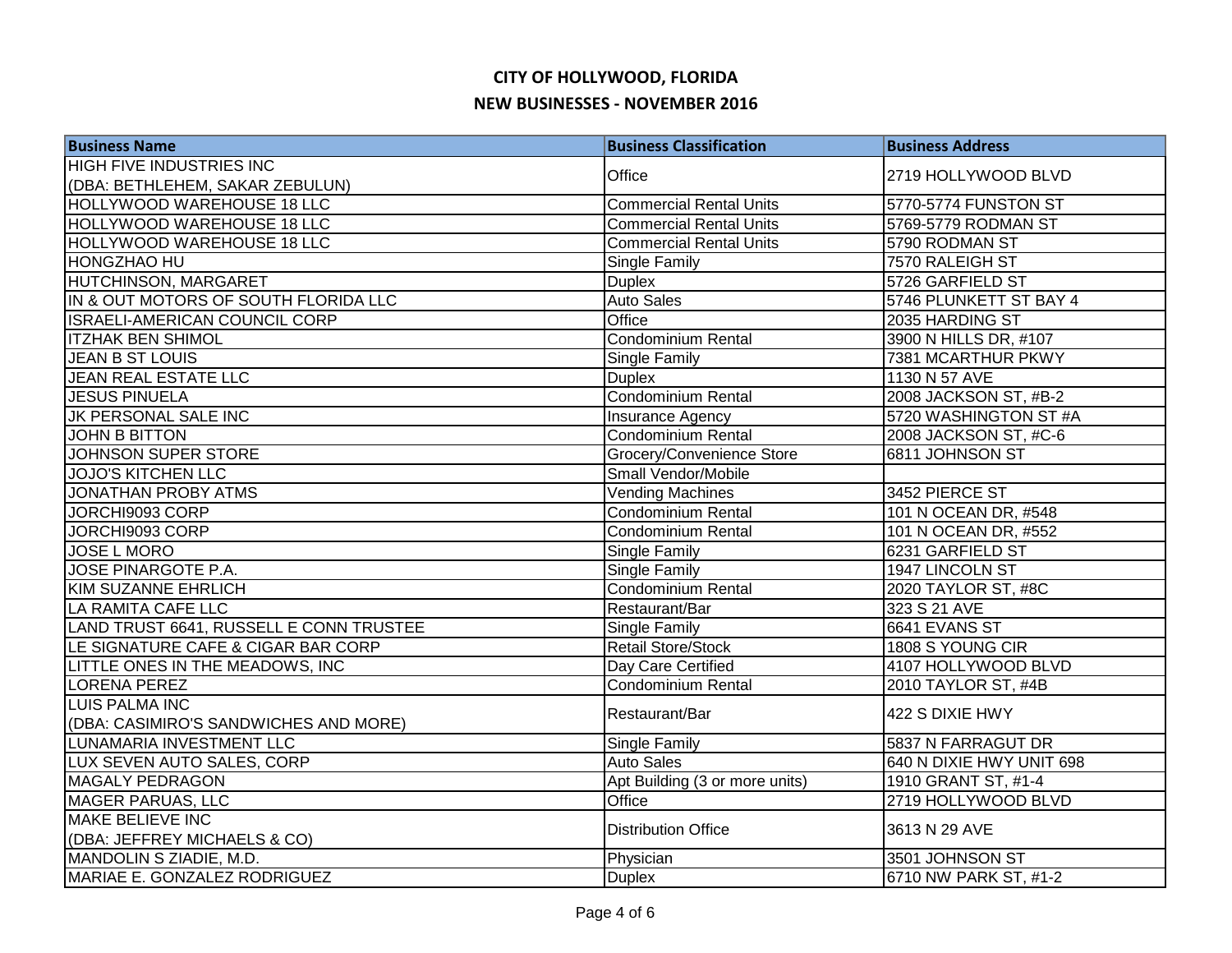| <b>Business Name</b>                      | <b>Business Classification</b>     | <b>Business Address</b>     |
|-------------------------------------------|------------------------------------|-----------------------------|
| <b>MARIO D CARBALLO</b>                   | Condominium Rental                 | 1801 S SURF RD, #4J         |
| <b>MARISSA HOFFMAN</b>                    | Attorney                           | 4000 HOLLYWOOD BLVD #465    |
| <b>MARTIN J SCHWARTZ</b>                  | Single Family                      | 1331 N 71 TER               |
| <b>MARY BARLOW</b>                        | <b>Condominium Rental</b>          | 1801 S SURF RD, #3B         |
| <b>MCKINLEY BUILDING INC</b>              | Apt Building (3 or more units)     | 1815 MCKINLEY ST            |
| <b>MI RIDE LLC</b>                        | <b>Auto Sales</b>                  | 2114 JOHNSON ST             |
| MIAMI PIZZA TRUCK CORP                    | <b>Retail Store/Stock</b>          |                             |
| <b>MICHAEL DANIEL</b>                     | <b>Single Family</b>               | 5050 N 37 ST                |
| <b>MIKHAIL FIDLIN</b>                     | <b>Duplex</b>                      | 5916-5918 ARTHUR ST         |
| <b>MILLIE SCHWARTZ</b>                    | <b>Single Family</b>               | 6730 PARK ST                |
| <b>MILLIE SCHWARTZ</b>                    | Single Family                      | 6740 PARK ST                |
| <b>MIRACLE'S MOBILE GROOMING LLC</b>      | Animal Boarding/Grooming           | 6761 GREENE ST              |
| <b>MONIKA RUSZIN</b>                      | Retail Store/Stock                 | 1940 N 30 RD                |
| N.E.S.Y. CORP                             | Lawn Maintenance                   | 2001 N 37 AVE               |
| (DBA: TOUCH OF ART LANDSCAPING)           |                                    |                             |
| <b>NICOLAE TRINU</b>                      | Apt Building (3 or more units)     | 924 N 18 CT                 |
| <b>NORTH STAIRWELL INVESTMENTS II LLC</b> | Single Family                      | 7720 RALEIGH ST             |
| <b>NUTRI-BAKED INC</b>                    | <b>Retail Store/Stock</b>          | 1940 N 30 RD                |
| O'CONNELL & GOLDBERG INC                  | <b>Special Events Agent</b>        | 1955 HARRISON ST, SUITE 100 |
| <b>ORWEN LLC</b>                          | Apt Building (3 or more units)     | 820 S 19 AVE                |
| PATRICIA STEIN, MD                        | Physician                          | 1005 JOE DIMMAGIO DR        |
| PAUL A MALEK, M.D.                        | Physician                          | 3501 JOHNSON ST             |
| PEREZ & PARISI ACCOUNTING SERVICES INC    | <b>Business Office/Bookkeeping</b> | 3107 STIRLING RD, STE 205   |
| (DBA: PEREZ ACCOUNTING SERVICES)          |                                    |                             |
| PINK PIG PROPERTIES LLC                   | Condominium Rental                 | 2008 JACKSON ST, #E-1       |
| PRODUCTOS ALIMENTICIOS SANTA PAULA LLC    | Restaurant/Bar                     | 1814 HARRISON ST            |
| (DBA: STRAWBERRY CREAM)                   |                                    |                             |
| PRODUCTOS ALIMENTICIOS SANTA PAULA LLC    | Restaurant/Bar                     | 1814 HARRISON ST            |
| (DBA: STRAWBERRY CREAM)                   |                                    |                             |
| <b>PYKRWIN MERISIER</b>                   | Import/Export                      | 2150 MADISON ST # 23        |
| (DBA: MERISIER TRANSPORTATION SERVICES)   |                                    |                             |
| RAJTAR & ASSOCIATES. P.A.                 | Attorney                           | 2004 POLK ST                |
| RAM REALTY HOLDINGS LLC                   | Apt Building (3 or more units)     | 1735 DEWEY ST, #400         |
| (DBA: DEWEY STREET APARTMENTS)            |                                    |                             |
| <b>RG SPEED CARS INC</b>                  | <b>Auto Sales</b>                  | 5628 PLUNKETT ST UNIT 1     |
| <b>RICHARD CHACON</b>                     | Single Family                      | 7150 WILSON ST              |
| <b>ROMEK LLC</b>                          | Internet Sales                     | 1539 MOFFETT ST             |
| S & J PRESSURE CLEANING INC               | <b>Pressure Cleaning</b>           | 3716 MCKINLEY ST            |